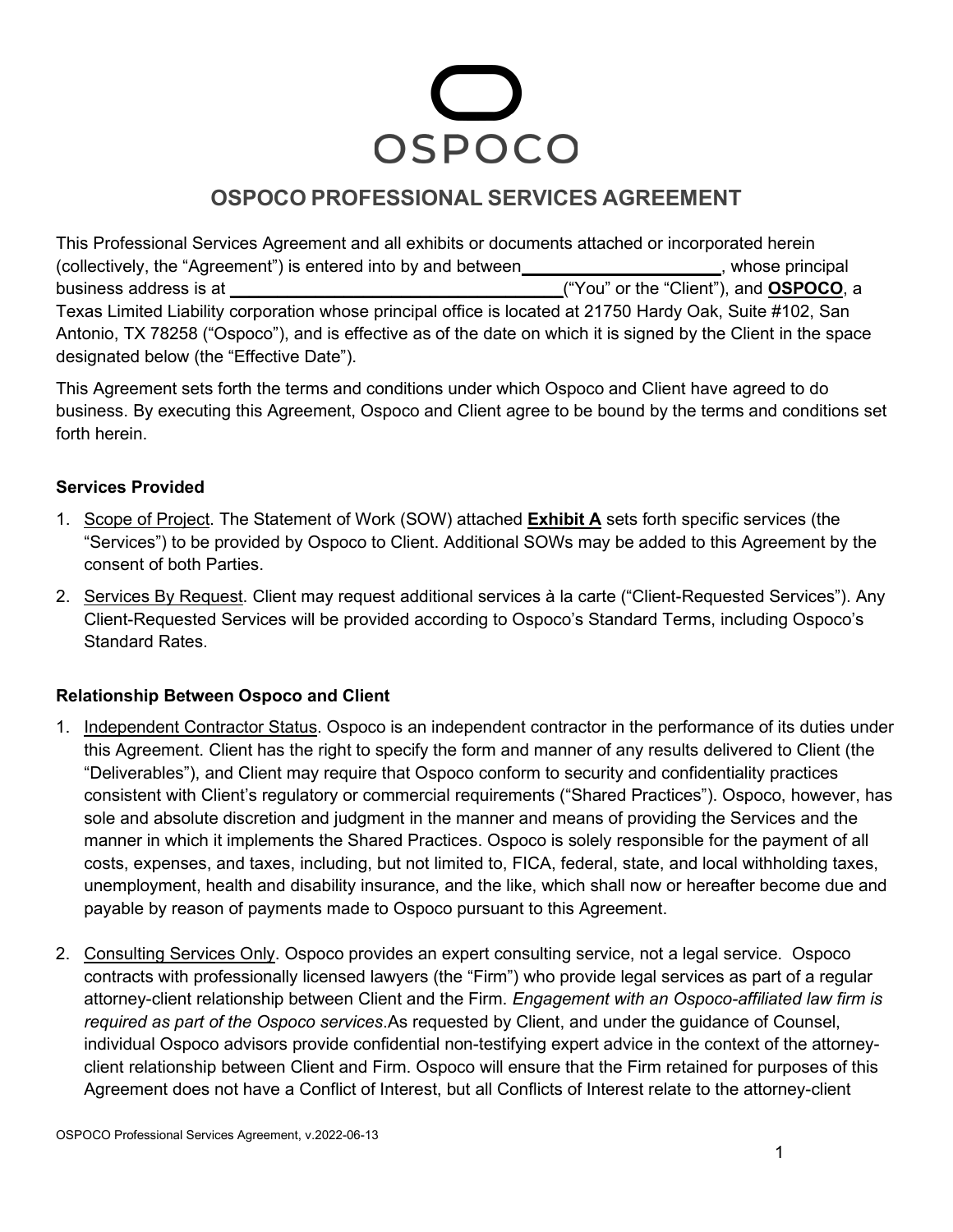relationship between Firm and Client, not to the consulting relationship between Ospoco and Client. An engagement letter for Ospoco-affiliated law firm Taylor English Duma, LLP is attached.

## **Confidentiality**

- 1. Definitions.
	- a. "Confidential Information" means any data, materials or information not generally known to the public and owned or possessed by a party (the "Disclosing Party") and is disclosed to the other party (the "Receiving Party"), whether in oral, written, digital or other form of disclosure. Confidential Information also includes any third party information which the Disclosing Party is required to keep confidential ("Third Party Confidential Information"). Confidential Information does not include any data or information (a) already known to the Receiving Party or to the public at large, (b) independently developed by the Receiving Party, or (c) is communicated, directly or indirectly to the Receiving Party without any obligation of confidentiality.
	- b. "Trade Secrets" means any information protected by the Defend Trade Secrets Act, 18 U.S. Code § 1832 *et seq*. All Trade Secrets are Confidential Information.
- 2. Proper Use of Confidential Information. Ospoco and the Client each agree that any use of Confidential Information by a Receiving Party is for the sole purpose of performing the Services or complying with the obligations of this Agreement. During the term of this Agreement and indefinitely thereafter, each Receiving Party will use appropriate means to store, transfer and otherwise manage Confidential Information. Receiving Party agrees to use at least the same degree of care to avoid and prevent disclosure of Disclosing Party's Confidential Information and Trade Secrets as Receiving Party uses to prevent disclosure of its own Confidential Information and Trade Secrets, or Receiving Party shall exercise a commercially reasonable degree of care, whichever degree of care is higher.
- 3. Confidentiality Obligations. Receiving Party agrees to comply with any confidentiality agreements or similar obligations to which Disclosing Party is a party to the extent Disclosing Party notifies Receiving Party of such agreements and obligations in writing prior to execution of this Agreement. Prior to disclosing Confidential Information or Trade Secrets to such employees or agents, Receiving Party will verify with Disclosing Party that such employees or agents are subject to appropriate confidentiality agreements with terms at least as restrictive as those contained herein.
- 4. Equitable Relief. Receiving Party acknowledges and agrees that the misappropriation, unauthorized use or disclosure of Confidential Information or Trade Secrets would cause irreparable harm to the Disclosing Party. In the event of any breach of any part of this Section by Receiving Party, Disclosing Party shall be entitled to equitable relief, including, but not limited to, a temporary restraining order, temporary injunction and/or a permanent injunction.

### **Intellectual Property**

1. Definitions. "Intellectual Property" (or "IP") collectively refers to both (1) party Confidential Information, and (2) all other materials registrable or protectable under the patent, copyright, trademark, or trade secret laws of the United States, including (3) the right to register any of the above as well as any patents, copyrights, or trademarks resulting from any such registrations, including all provisional, continuation, reissue, or divisional patents, the right to license, and the rights to receive past damages.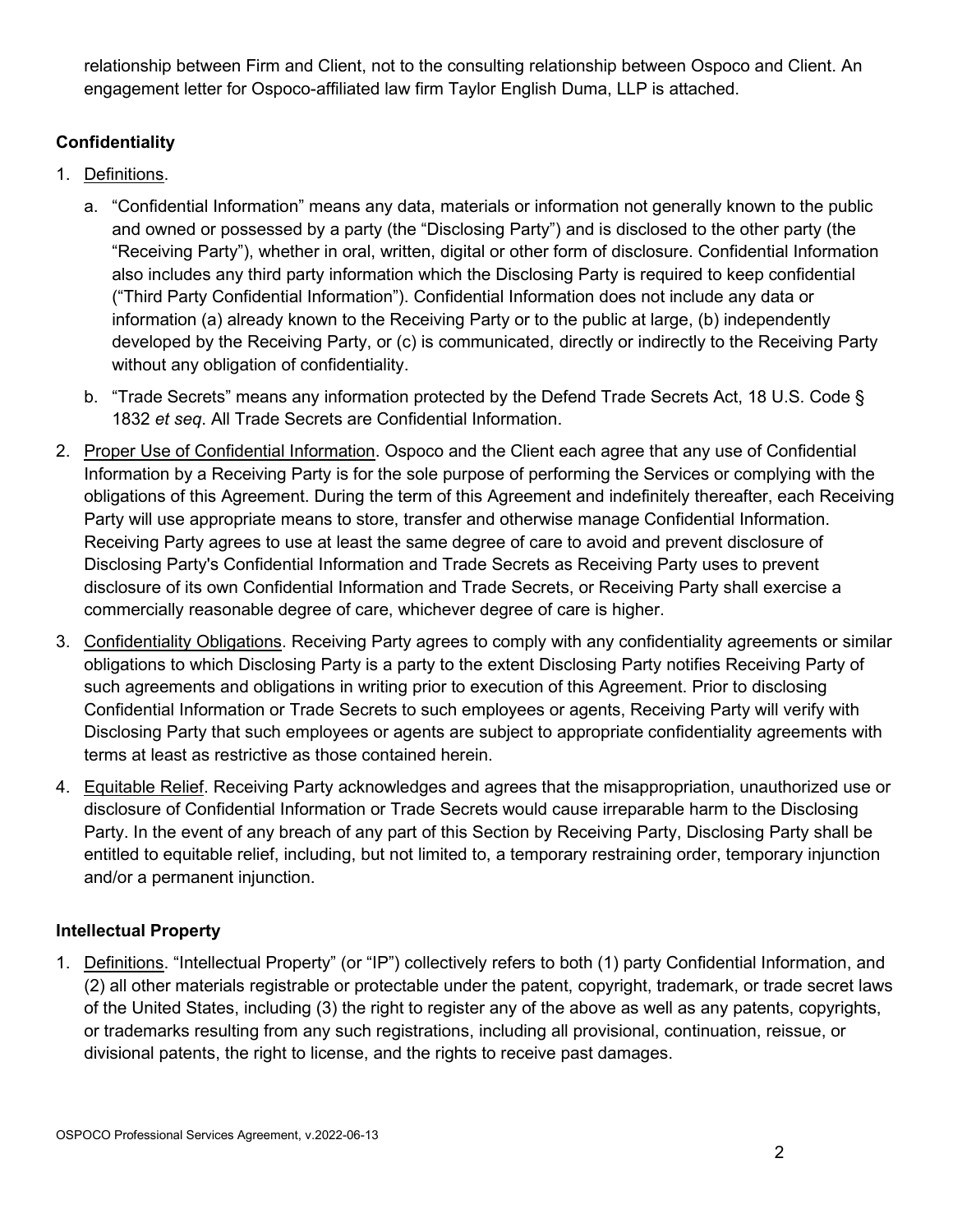- 2. License of Intellectual Property. Any Ospoco IP delivered to Client as part of the Services provided under this Agreement (a "Deliverable"), will be delivered with a non-royalty-bearing, world-wide, perpetual, nonexclusive license to Client to exercise all necessary rights for Client's enjoyment and development of the intellectual property, subject only to the Intellectual Property rights of third parties relating to third party components included in the Deliverables. Ospoco templates, policies, and generic documents, and clientspecific documents provided as Deliverables are Confidential Information and shall not be shared with nonaffiliate third parties without written consent of Ospoco.
- 3. Ownership of Intellectual Property. Except as explicitly laid out in a SOW, or as included in a Deliverable, this Agreement does not provide any rights to any Intellectual Property created, owned, or licensed by either party before or during the term of this Agreement.

### **Limitations on Engagement**

1. Limited Engagement. This engagement is for a limited time and purpose as set forth in Exhibit A. Ospoco and Client jointly agree that Ospoco's total liability for this Engagement is capped at the total value of the Project as set forth in the attached Exhibits. In no event will Ospoco be liable for any direct or indirect damages including any lost profits, lost savings, or other special, incidental or consequential damages arising from any defects, or the use or inability to use the services, even if Ospoco has been advised of the possibility of such damages. This limitation of liability applies in the aggregate and not on a per claim basis, whether any damages are characterized in tort, negligence, contract, or other theory of liability, regardless of whether a party has been advised of the possibility of or could have foreseen any damages, and irrespective of any failure of essential purpose of a limited remedy.

### **Term and Termination**

- 1. Term and Termination. This Agreement will remain in effect until the end of the identified Project, or until terminated for cause. If a party (the "Breaching Party") fails to perform its obligations under this Agreement, including any payment obligations, the non-breaching party may initiate a dispute by providing a written notice of breach to the Breaching party. If the Breaching Party fails to cure within 30 days of the notice of breach, the non-breaching party may elect to terminate the Agreement for Cause.
- 2. Effect of Non-Payment. If Client fails to make any timely payment that is due under this Agreement, Ospoco may, in its sole discretion, stop performing the Services after providing the written notice of breach to Client. Ospoco's stoppage for non-payment is not a breach of this Agreement.
- 3. Effect of Termination. If this Agreement is terminated for cause, then the entire amounts a) due for the Services, and b) due for any actually performed Client-Requested Services will be immediately due and payable by Client.

### **General**

- 1. Standard Terms. This Agreement incorporates Ospoco's Standard Terms and Conditions as if included textually herein.
- 2. Assignment. Neither party may assign this Agreement without the written consent of the other party, except that either party may assign this Agreement in conjunction with the sale of substantially all assets of the assigning party or a controlling ownership interest in the assigning party after ten (10) days' advance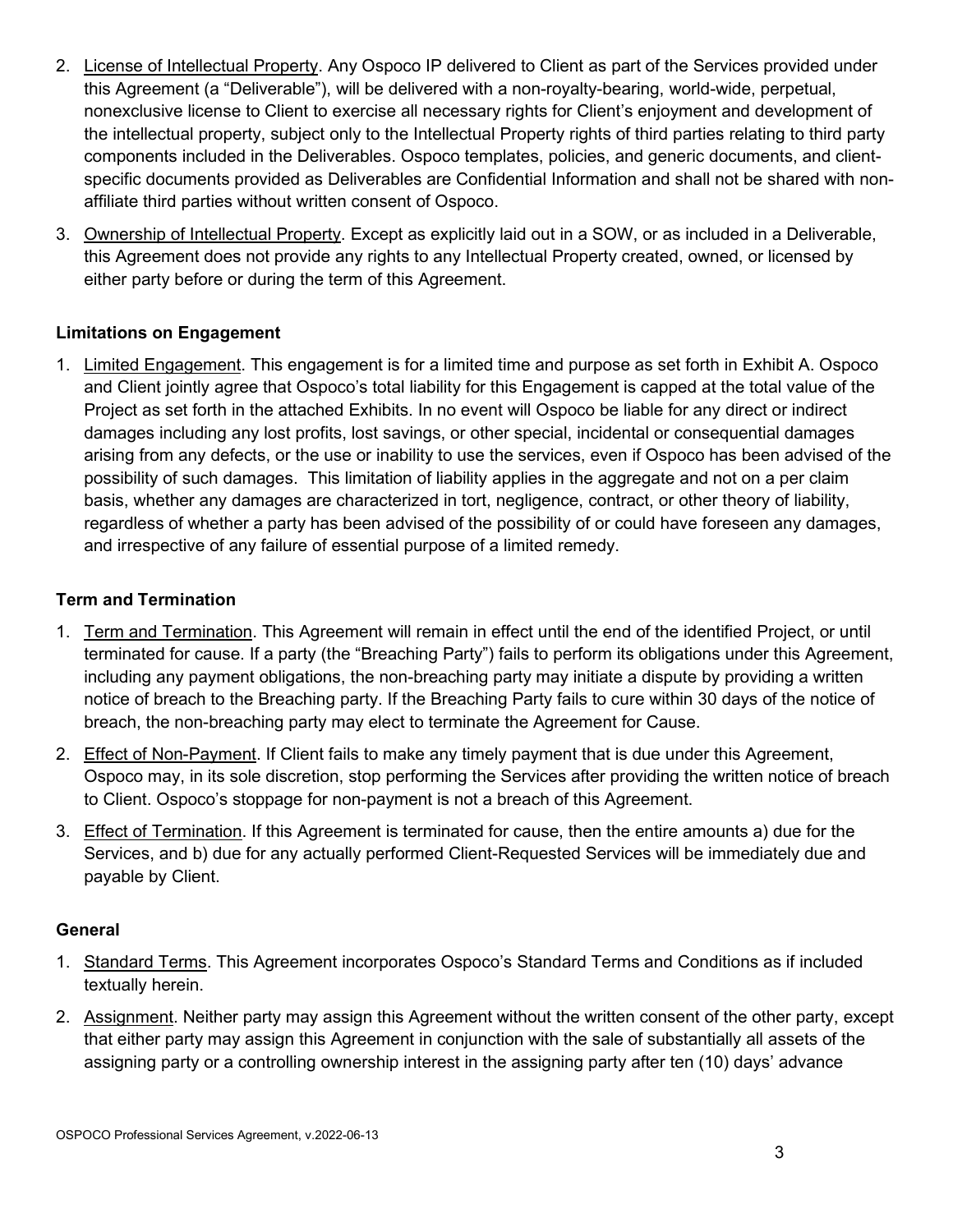written notice to the other party. This prohibition against assignment does not preclude the use of independent contractors by Ospoco.

- 3. Execution by Counterparts. This Agreement may be executed in counterparts, each of which shall be deemed an original but all of which shall constitute one and the same document.
- 4. Survival. The terms and conditions of this Agreement that, by their sense and context, are intended to survive the termination, performance or completion of this Agreement shall so survive.
- 5. Applicable Law; Venue. This Agreement shall be governed by and construed in accordance with the laws of the State of Texas without regard to its conflict of laws provisions. The state and federal courts located in Bexar County, Texas shall have exclusive jurisdiction of the parties for the purposes of adjudicating all disputes that may arise under this Agreement. The parties hereby waive all objections to venue and personal jurisdiction in such forum for such disputes and agree that service of process may be made in accordance with the notice provision of this Agreement.
- 6. Attorneys' Fees. Unless explicitly stated otherwise the prevailing party shall have the right to collect from the other party its reasonable costs and necessary disbursements and attorneys' fees incurred in enforcing this Agreement.
- 7. Entire Agreement & Modification. This Agreement represents the entire agreement between the parties as to the matters referenced herein and is not subject to change or modification, except: a) by written agreement signed by both parties, or b) by the revision or change control procedure included within any exhibit or incorporated document.
- 8. Notices. Communications in the ordinary course of performance will be delivered electronically via email, ticket, or similar. All notices made pursuant to this Agreement shall be sent both electronically and by certified mail, registered mail, or private carrier such that the notifying party can prove both delivery of notice and that the recipient received the notice (or refused to receive) and the respective dates thereof. Notices shall be sent to the address below or to any successor address provided by either party.
- 9. Severability. The covenants set forth in this Agreement shall be considered and construed as separate and independent covenants. Should any part or provision of any covenant be held invalid, void or unenforceable in any court of competent jurisdiction, such invalidity, voidness or unenforceability shall not render invalid, void or unenforceable any other part or provision of this Agreement.
- 10. Waiver. No waiver, amendment or modification of any provision of this Agreement or any agreements in connection with such waiver, amendment, or modification shall be valid unless in writing, duly executed by both parties. No delay or failure by either party to exercise or enforce at any time any right or provision of this Agreement will be considered a waiver thereof or of such party's right thereafter to exercise or enforce each and every right and provision of the Agreement. No single waiver will constitute a continuing or subsequent waiver. Except if expressly stated otherwise, all remedies under this Agreement, at Law or in equity, are cumulative and nonexclusive.
- 11. Force Majeure. Neither party shall be liable for any delay or nonperformance of any covenant contained in this Agreement, nor shall any such delay or non-performance constitute a default, or give rise to any liability or damages if such delay or nonperformance is caused by an event of force majeure beyond the reasonable control of such party. All parties shall make a good faith effort to effectuate this Agreement where there is an occurrence of a force majeure during and after the occurrence to the extent commercially reasonable.

### *Signatures Follow*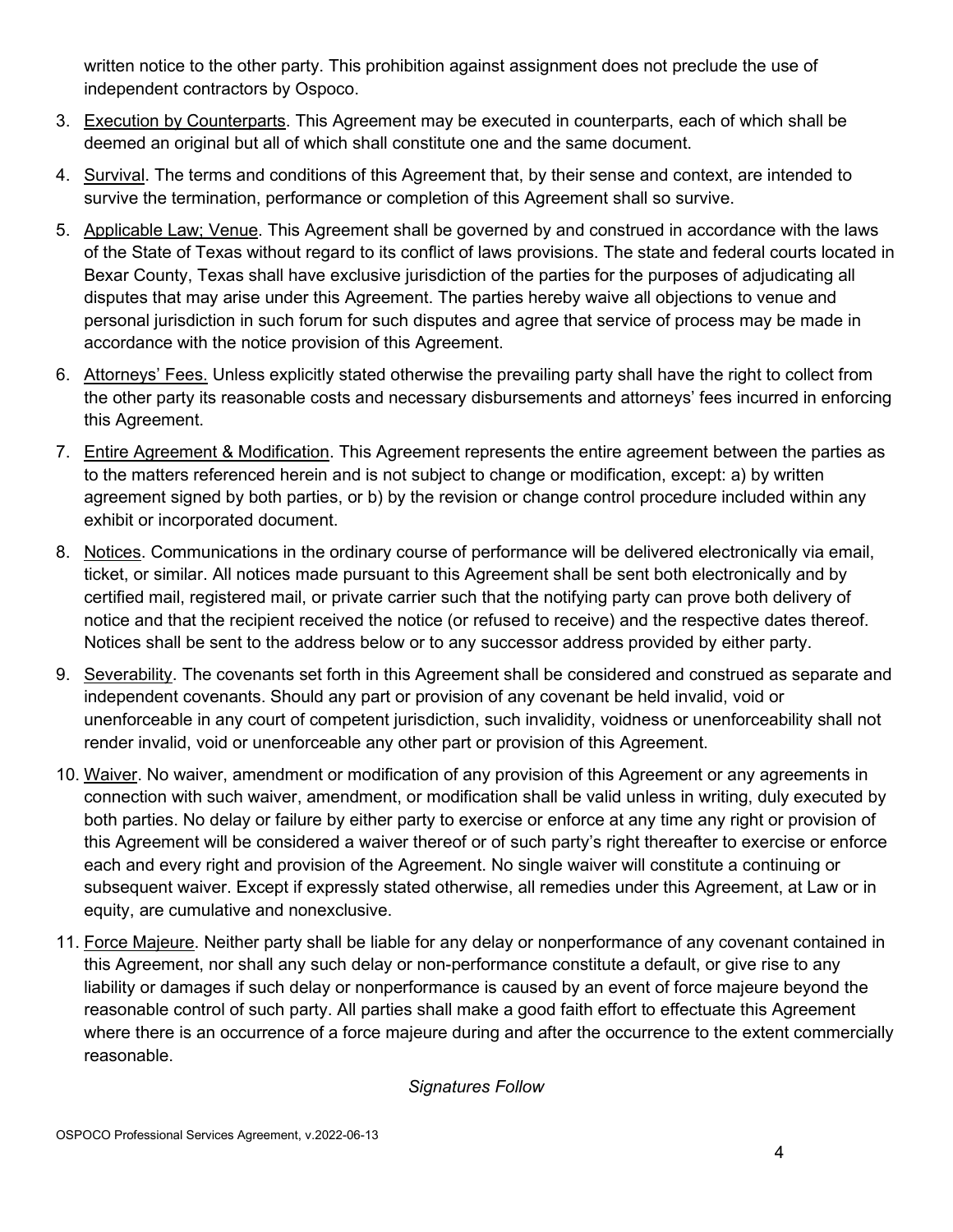For Client:

| <b>SIGNATURE</b>  | <b>SIGNATURE</b>  |
|-------------------|-------------------|
| <b>PRINT NAME</b> | <b>PRINT NAME</b> |
| <b>TITLE</b>      | <b>TITLE</b>      |
| <b>DATE</b>       | <b>DATE</b>       |